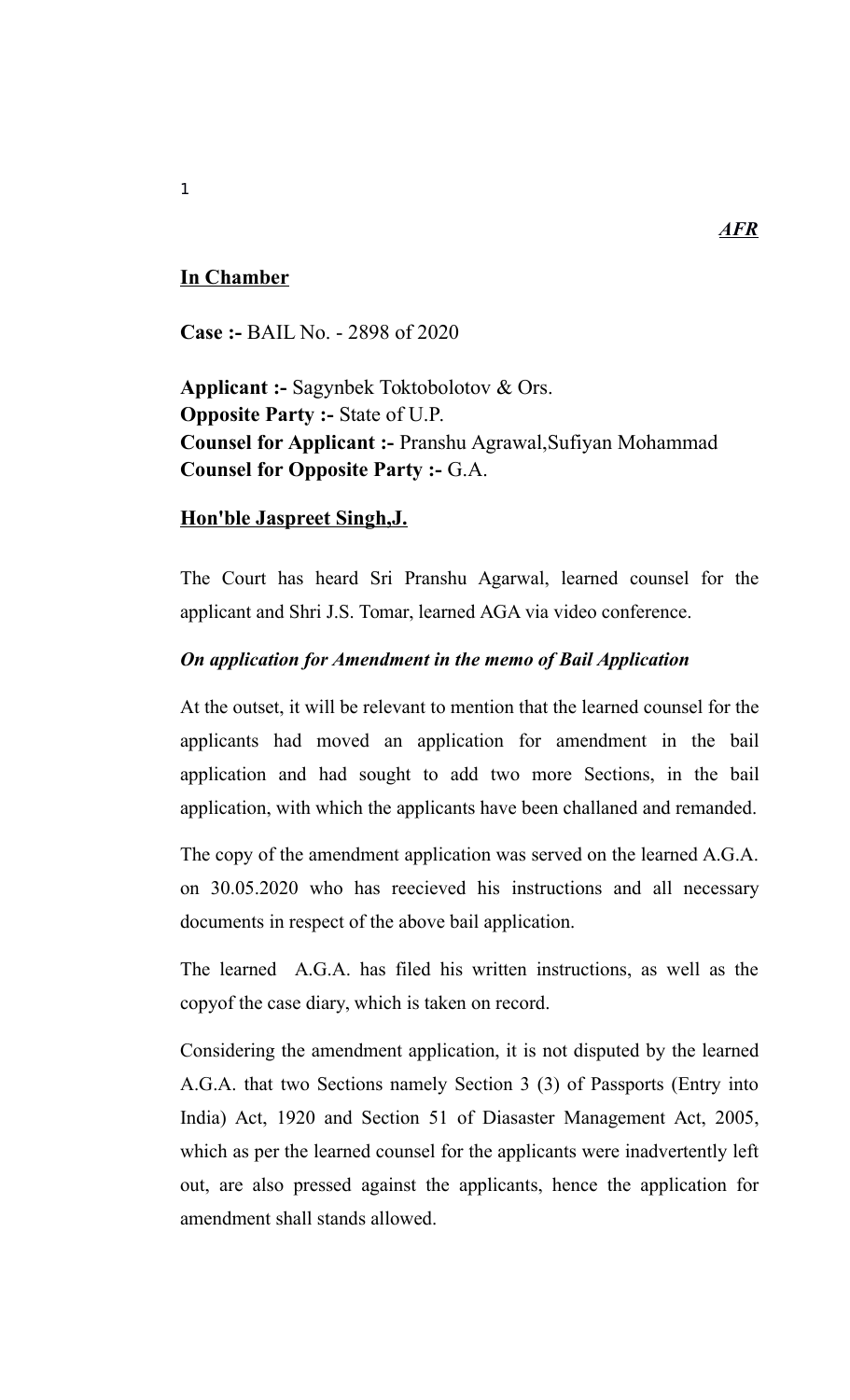The bail application shall be considered in respect of the two above mentioned Sections as well which have been inadvertendly left out which will find place in the later part of the order.

The learned counsel for the applicants shall carry out the necessary amendments in terms of circular of the High Court dated 14.04.2020.

#### *On merits*

The applicants before this Court are foreign nationals who are in Jail since 18.04.2020. All the applicants are citizens of Kyrgyzstan and all of them have been accused of offences under Sections 188 I.P.C., Section 3 of Epidemic Disease Act, 1897, Section 12(3) of the Passport Act, 1967 and Sections 3(2) and Section 3 (3) Passports (Entry into India) Act, 1920 and Section 14/14-C of the Foreigners Act, 1946 and Section 51 of the Disaster Management Act, 2005. All the above applicants are accused in Case Crime No. 81 of 2020

As per the averments contained in the First Information Report, the Administration on 22.03.2020 had imposed Section 144 C.r.P.C. within the area of Lucknow Commissionarate. It is alleged that the same was widely publicised amongst the public. Information was received that in a Markaz Mosque situated at Dr. B. N. Verma Road within P.S. Kaiserbagh, District Lucknow, 6 foreign nationals who had entered India on a tourist Visa were being given shelter in the said mosque by its Manager namely Ali Hasan. The aforesaid foreign nationals had attended the religious congregation at Nizamuddin in New Delhi and thereafter had come to Lucknow and without getting their medical examination done, they were residing in the Markaz Mosque.

It is also alleged that the Manager of the Mosque had given shelter to these foreign nationals for the purposes of propagating and disseminating religious discourse and these persons have violated the norms and were staying at one place. It is also alleged that the local

 $\overline{2}$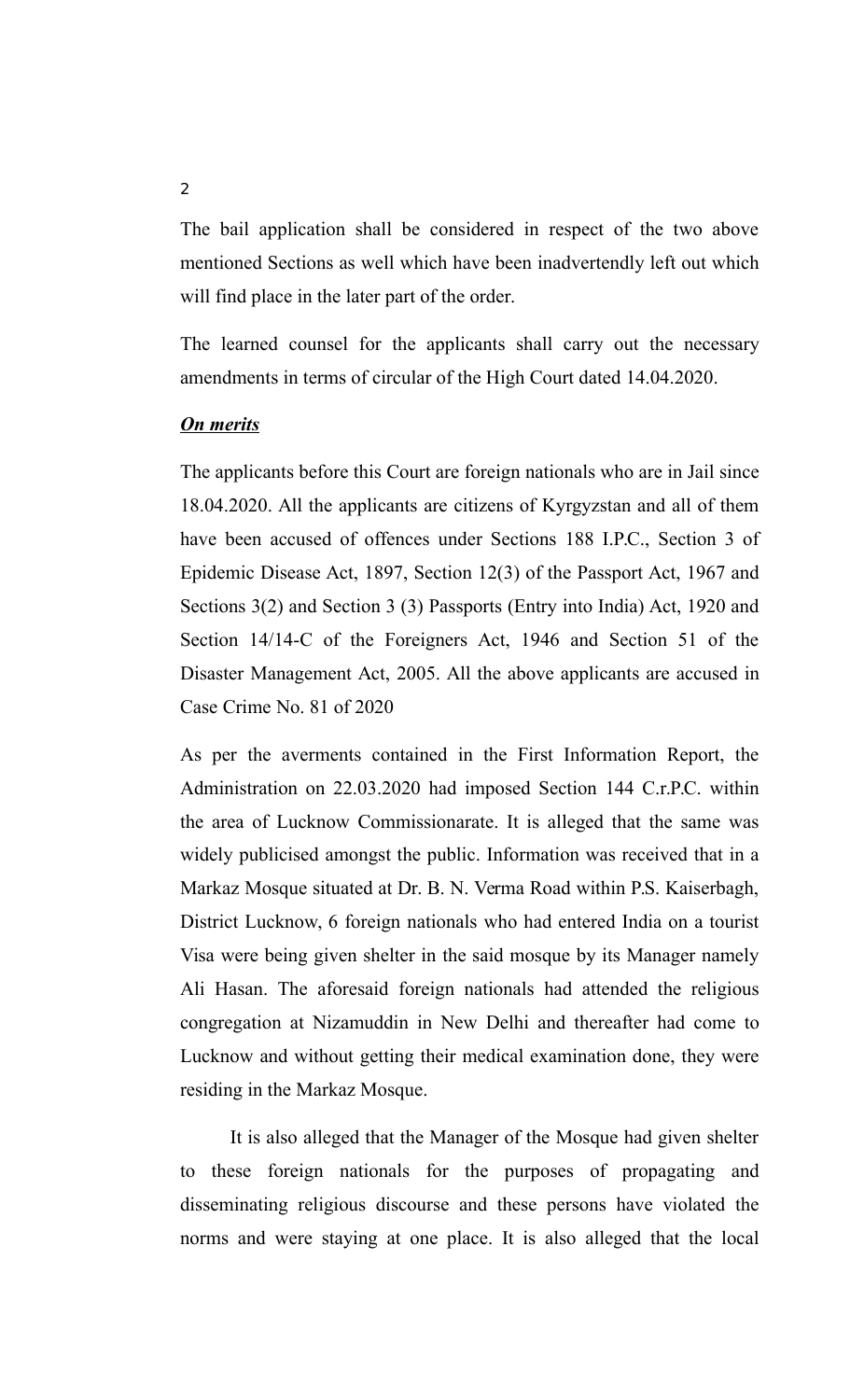police/Administration were not informed regarding these 6 foreign nationals. The applicants were medically examined and on 31.03.2020 and they were kept at the Lok Bandu Hospital under 14 day's quarantine under medical supervision. It is alleged that the applicants have deliberately violated the Government Orders and have worked against the provisions of law and for the aforesaid they have been accused of having committed offence under the Sections as hereinabove mentioned.

Before dealing with the respective submissions of the parties, it would be relevant to notice that Corona Virus (hereinafter referred to as COVID-19) was declared as a pandemic as it affected various countries across the world. Respective countries resorted to stern measures for the containment of the disease and for the benefit of their citizens. The aforesaid disease assumed a gigantic proportion and consequently assessing the sensitivity and severity of COVID-19, the Government of India had announced a nation wide lockdown. The aforesaid lockdown resulted in cessation of all modes of transport, both inter-state and Intra-State, air travel both domestic as well as international was also prohibited and all persons were directed to stay within their homes and only certain sections of the Society who were engaged and dealing with essential services were permitted to work while remaining activities including all other economic activities not precribed as the essential services were brought to a stand still.

It is in this backdrop that Sri Agarwal has submitted that the applicants are absolutely innocent and merely by fortuitous circumstances have been implicated without any fault. It has further been submitted that all the applicants are valid passport holders and were granted valid Visa to arrive in the territory of India. The applicants arrived at New Delhi on different dates and thereafter all the applicants reached Lucknow on 13.03.2020. It is the specific case of the applicants that they had provided all the necessary details regarding their travel and stay within the territory of India including at Lucknow with the Foreigner Regional Registration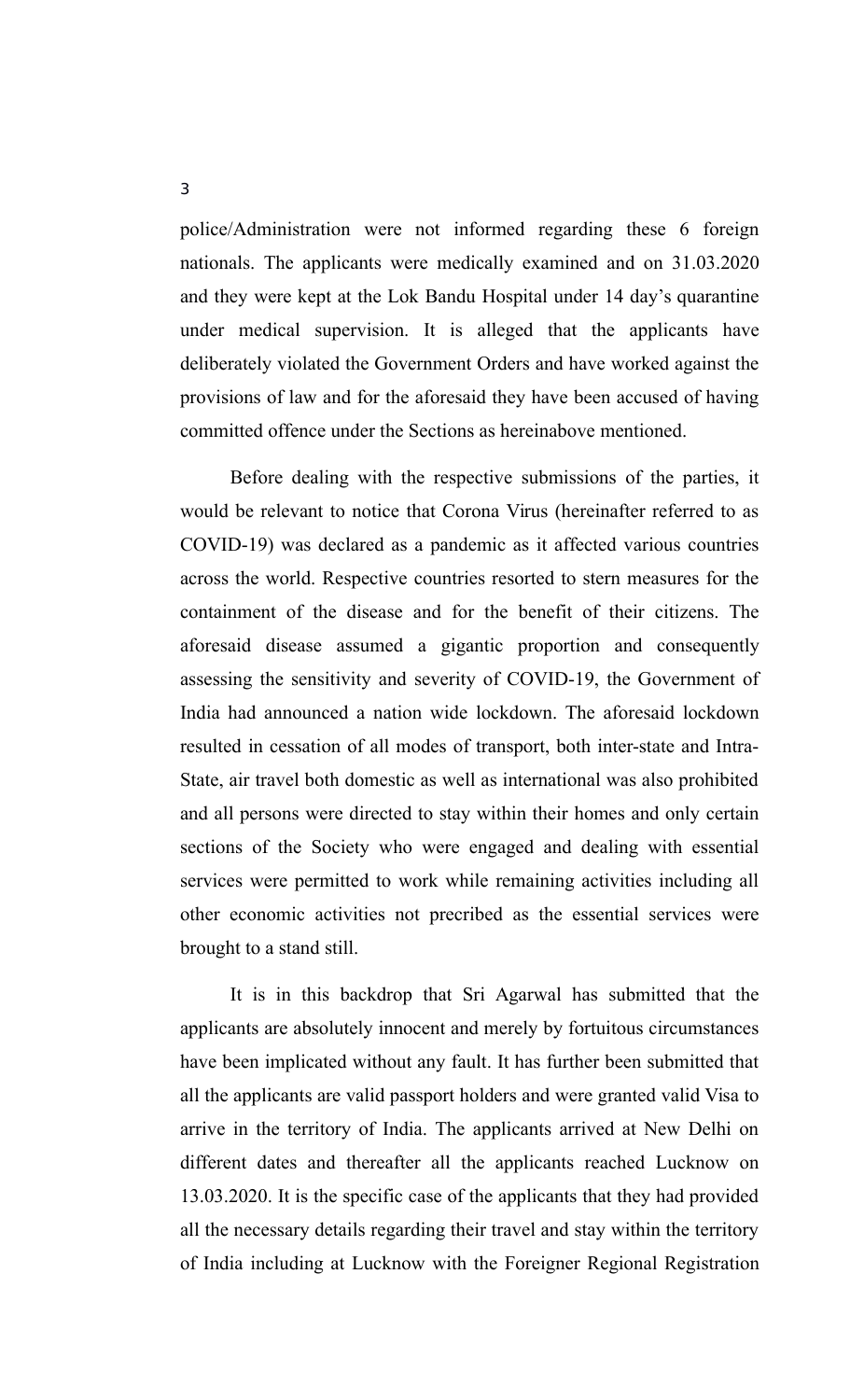Office, Lucknow (hereinafter referred to as FRRO), Lucknow which is under the Ministry of Home Affairs, Government of India.

Sri Agarwal has also submitted that all the applicants had duly filled in Form-C, copies of which relating to each of the applicants has been annexed as Annexure No. 3. It has been submitted that from the perusal of Form-C, it would indicate that the name of the respective applicant, the address, city, mobile numbers, personal details as well as various other details including the passport and Visa including its number, date of issue, its expiry, place of issue and period of its validity have been clearly mentioned. The said Form-C was duly filled in by each of the applicant and was submitted before the appropriate authority. The learned counsel for the applicants has also specifically stated that apart from submitting Form-C with the FRRO Office, the requisite details in respect of the arrival of the applicants in Lucknow and their programme details were also sent to the Officer of Intelligence Bureau posted at the FRRO Office namely Sri Tiwari on his whatsapp mobile number and the screen shot of the said message sent has also been annexed as Annexure No. 4 with the bail application.

It is also submitted that the applicants arrived in Lucknow on 13.03.2020 and as per their disclosed programmes, they were to stay in Lucknow for a period of 22 days. It is during this period that on 22.03.2020 initially a Janta Curfew was observed and thereafter the Government of India announced a National Lockdown due to which the movement of the applicants was completely restricted and they were confined to the place of their stay and could not more or travel out of Lucknow or even the Counrty and thus by circumstances the applicants were confined and because of certain perceptions against the members who attended the Markaz congregation at New Delhi, the applicants have been framed and various Sections have been imposed against the applicants even though they are completely innocent and are facing incarcaration on foreign soil since 18.04.2020.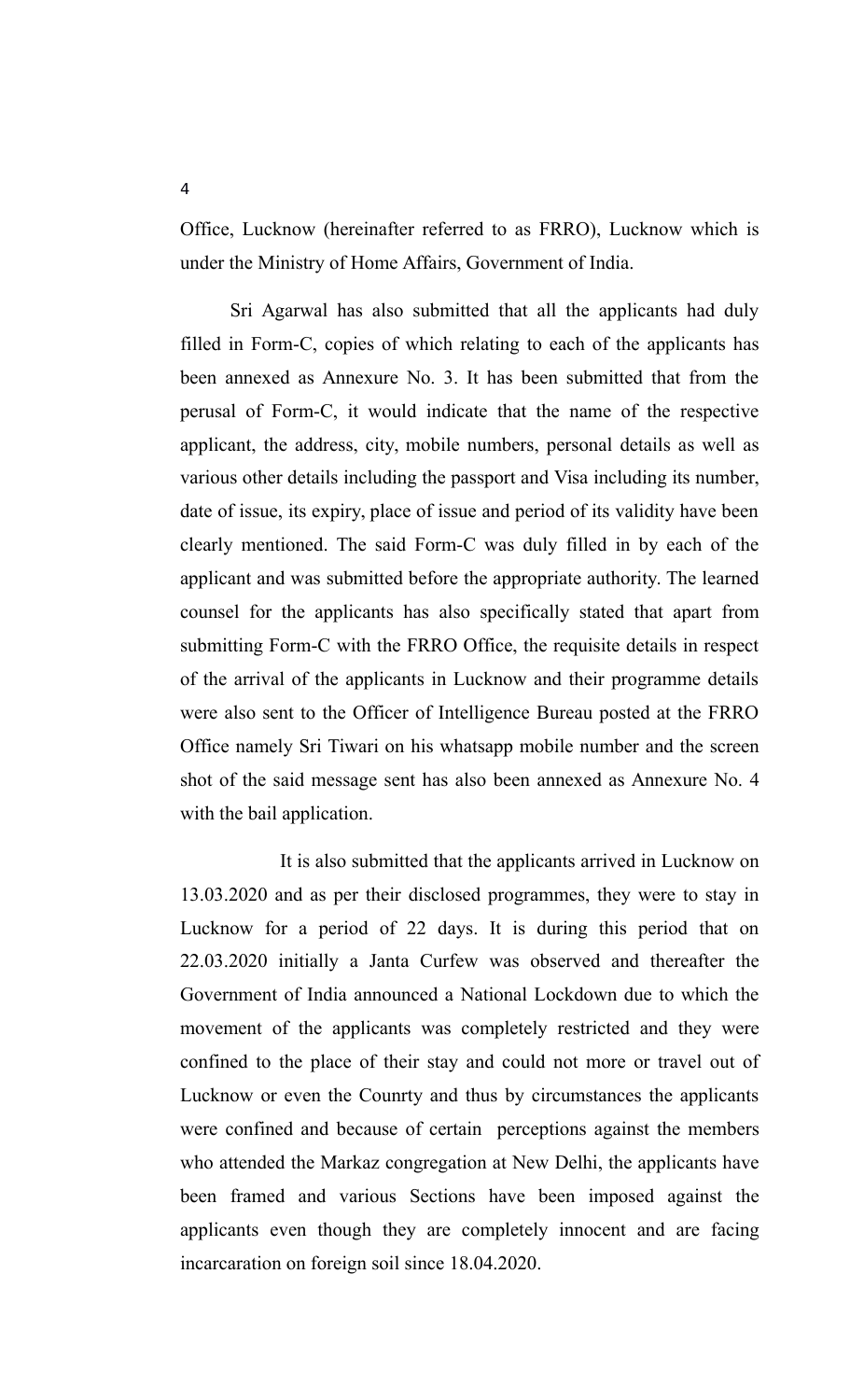Sri Agarwal has submitted that since the applicants had already submitted their details including the place of residence at Lucknow, accordingly, the Government already had the details and whereabouts of the applicants. It is in view of the aforesaid, that the police visited the Markaz Mosque at Dr. B.N. Road, Lucknow and from there the applicants were taken in custody. It has been stated that they were taken to the Lok Bandu Hospital where they were put in quarantine for 14 days and during this period they were tested thrice and on all the occasions, all the applicants tested negative for COVID-19 and thereafter they have been put in Jail on 18.04.2020 under the sections as mentioned above.

Sri Agarwal has vehemently urged that all the aforesaid Sections which have been levied against the applicants are apparently not met out, inasmuch as, it is not a case where the applicants entered within the territory of India either on a false passport or under false details. The applicants have not violated any Government Order and the Sections which have been imposed against the applicants are all bailable entailing a sentence of 6 months to one year and fine or both except Section 14 and 14-C which provides for a sentence which may extended to 5 years and fine. It has been submitted that the Visa of all the applicants in question was valid till their intended period of stay and only on account of lockdown, their movement was prohibited. On account of COVID-19 lockdown in India which commenced from 25<sup>th</sup> March till 14<sup>th</sup> April, 2020 and was thereafter extended from 15.04.2020 till 03.06.2020 and again from 04<sup>th</sup> May till 17<sup>th</sup> May, 2020 and yet again was extended from 18<sup>th</sup> May to  $31<sup>st</sup>$  May, 2020. Therefore, it cannot be said that the applicants have stayed in the territory of India for a period exceeding the period for which the Visa was issued to them or the applicants violated the condition of Visa deliberately. Any violation, if any, though, not admitted, is purely on account of the pandemic and the affected countries have passed orders to deal with such over stay in the country.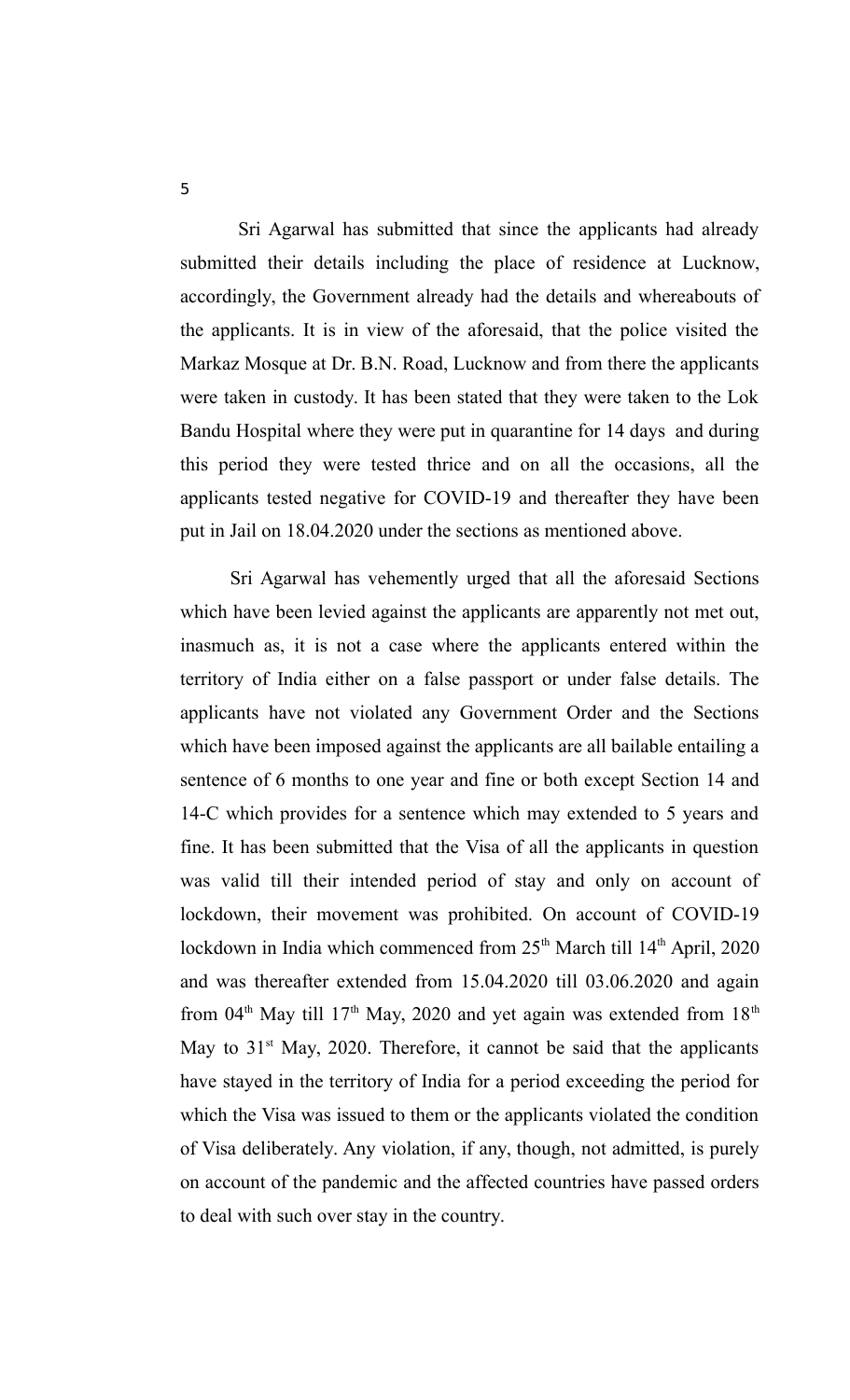Sri Agarwal has also submitted that the applicants are innocent persons and there is no chance for the applicants to abscond as their passports have already been impounded by the police and they are ready to comply with any condition as imposed by the Court and neither there is any criminal history against any of the applicants and consequently, they are languishing in jail since 18.04.2020 and are entitled to be enlarged on bail.

Sri Tomar while vehemently opposing the bail application has submitted that the applicants came to the Country under a tourist Visa. A person who enters the territory of India under a tourist Visa is not entitled to participate or undertake any religious seminar or involve onself in any religious discourses. It has also been submitted that the applicants while being within the territory of India did not disclose that they attended the Markaz congregation at Nizamuddin in New Delhi and the fact that thereafter since some persons from the Markaz Congregation in New Delhi had tested positive of COVID-19 and various announcements were made on public platforms requiring all persons who had attended such a congregation to voluntarily come forward for testing for COVID-19 to contain the spread of virus but all the applicants did not come forward and they remained a threat to the society at large.

Sri Tomar has also submitted that it is only when the police received information regarding the foreign nationals being given shelter in the Markaz Mosque at Lucknow that the applicants were rounded and were medically examined and as per the guidelines issued by the Ministries of Home Affairs and Health Affairs, the applicants were put in quarantine for 14 days. It has been further submitted by Sri Tomar that the applicants who are foreign nationals and having no permanent abode in India, hence, if the applicants are enlarged on bail, it will be difficult to keep a track and chances of them absconding and not being available for trial looms large, thus, under the aforesaid circumstances, it would be appropriate that the applicants are not enlarged on bail, coupled with the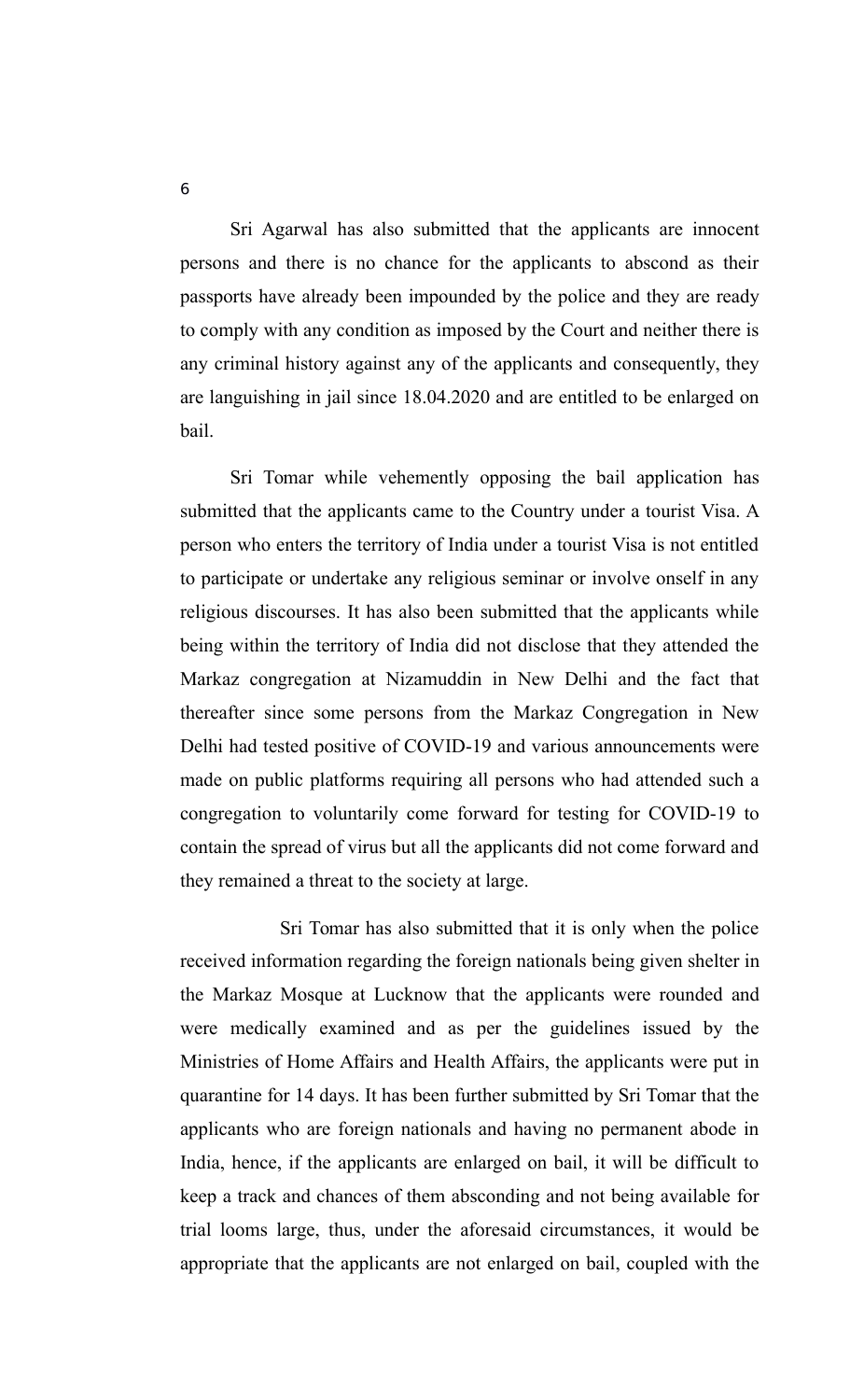fact that the investigation is still underway and the charge sheet has yet not been filed.

The Court has given anxious considerations to the rival submissions and also perused the record. The question before the Court for consideration is whether in the facts and circumstances, the applicants are entitled to be granted bail, who are foreign nationals.

In order to answer the aforesaid questions, it will be important to note that Article 21 of the Constitution of India uses the word 'personal liberty'. The addition of the word 'personal' before the word 'liberty' as used in Article 21 indicates that it is an anti-thesis of physical restrain or coercion. It is a basic right of an individual to be free from restrictions or encroachment on his person.

 Article 21 is often termed as the heart and soul of the fundamental rights as enshrined in Part III of the Constitution. Needless to mention that Article 21 guarantees every man whether he be a citizen of the country or a foreigner that he shall not be deprived of his personal life and liberty except in accordance with the procedure established by law.

Thus, it would be seen that personal liberty is a very precious fundamental right and it can be curtailed only when it becomes imperative according to the peculiar facts and circumstances of the case and that too only in accordance with the procedure established by the law.

Liberty of a person ought not to be lightly dealt with, since deprivation of liberty has immense impact on the mind of a person. Personal liberty in our country has been exalted to a high pedestal and is also important to any civilized society. Our constitution has conferred certain rights on every human being and certain rights on citizens, however, every person is entitled to equality before the law and equal protection of law. So also no person can be deprived of his life or personal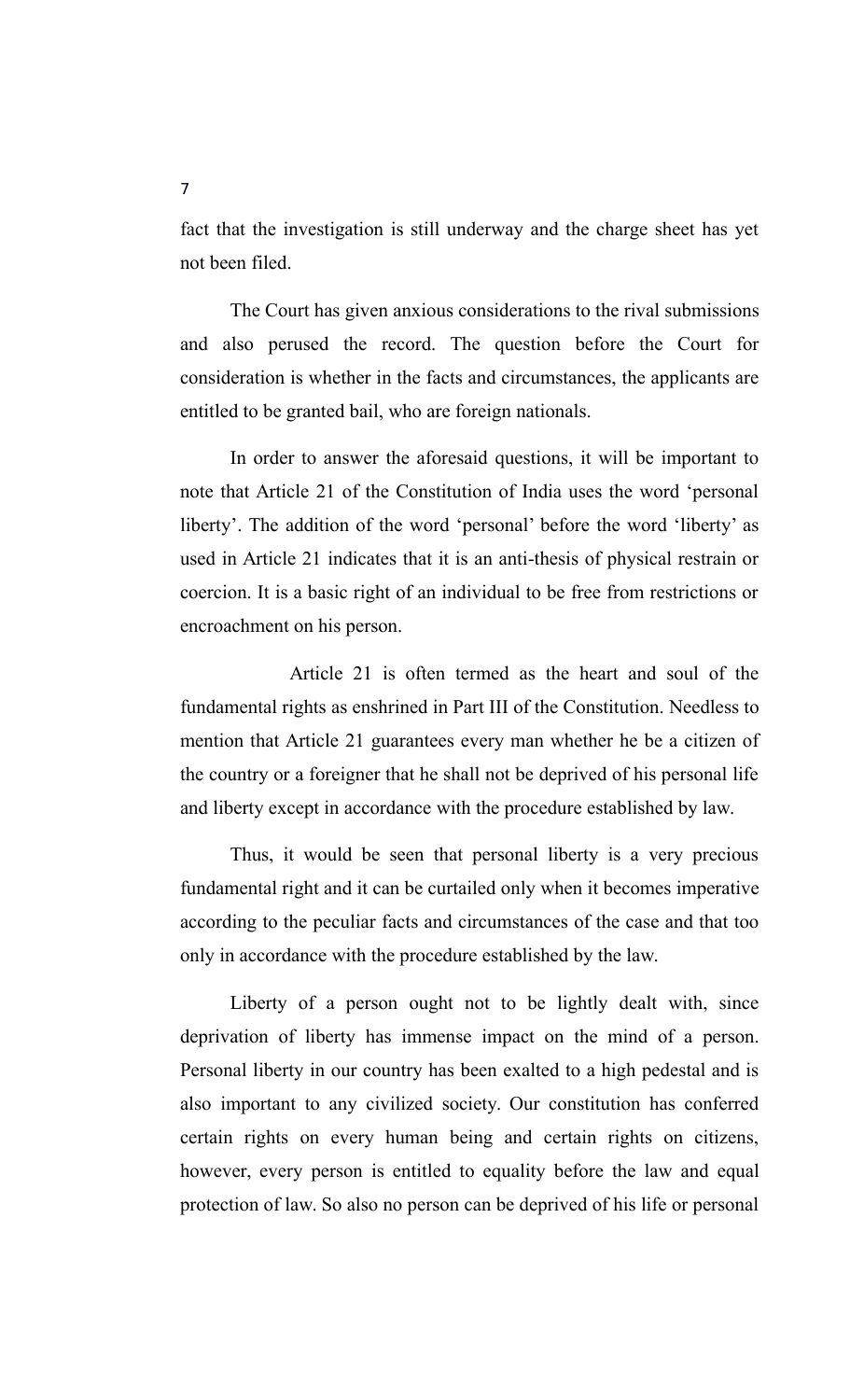liberty except in accordance with the procedure established by law, and in this context, every person would include a foreign national as well.

The applicants who have prayed for bail even though are foreign nationals, cannot be deprived of their personal liberty except in procedure established by law and that they are also entitled to equal protection of law and equality before law. Therefore, unless and until extreme circumstances are pointed out, it cannot be considered that the parameters for considering a bail application for a national or a foreigner would be on a different footing before the Court of law.

The law does not permit any differentiation between Indian nationals and foreign citizens in the matter relating to grant of bail. What is permissible while considering the facts and circumstances of each case, the Court can impose different conditions which may be necessary to ensure that the accused is made available for facing the trial and an application for bail cannot be rejected solely on the ground the applicants are foreign nationals.

It is now fairly well settled and does not require much elaboration that the object of bail is neither punitive nor preventive. Deprivation of liberty is considered a punishment unless it is requires to ensure that an accused person will stand trial when called upon. It would be quite contrary to the concept and idea of personal liberty as enshrined in our Constitution that any person should be punished in respect of any matter upon which he has yet not been convicted or that in any circumstances, he would not be deprived of his liberty only upon the belief that he may tamper with the evidence or a witness if he is granted the liberty, save in extraordinary circumstances. In our criminal jurisprudence, bail is the Rule and committal to the Jail is an exception. Speedy justice is also a fundamental right which has been recognized by the Apex Court flowing from Article 21 of the Constitution of India.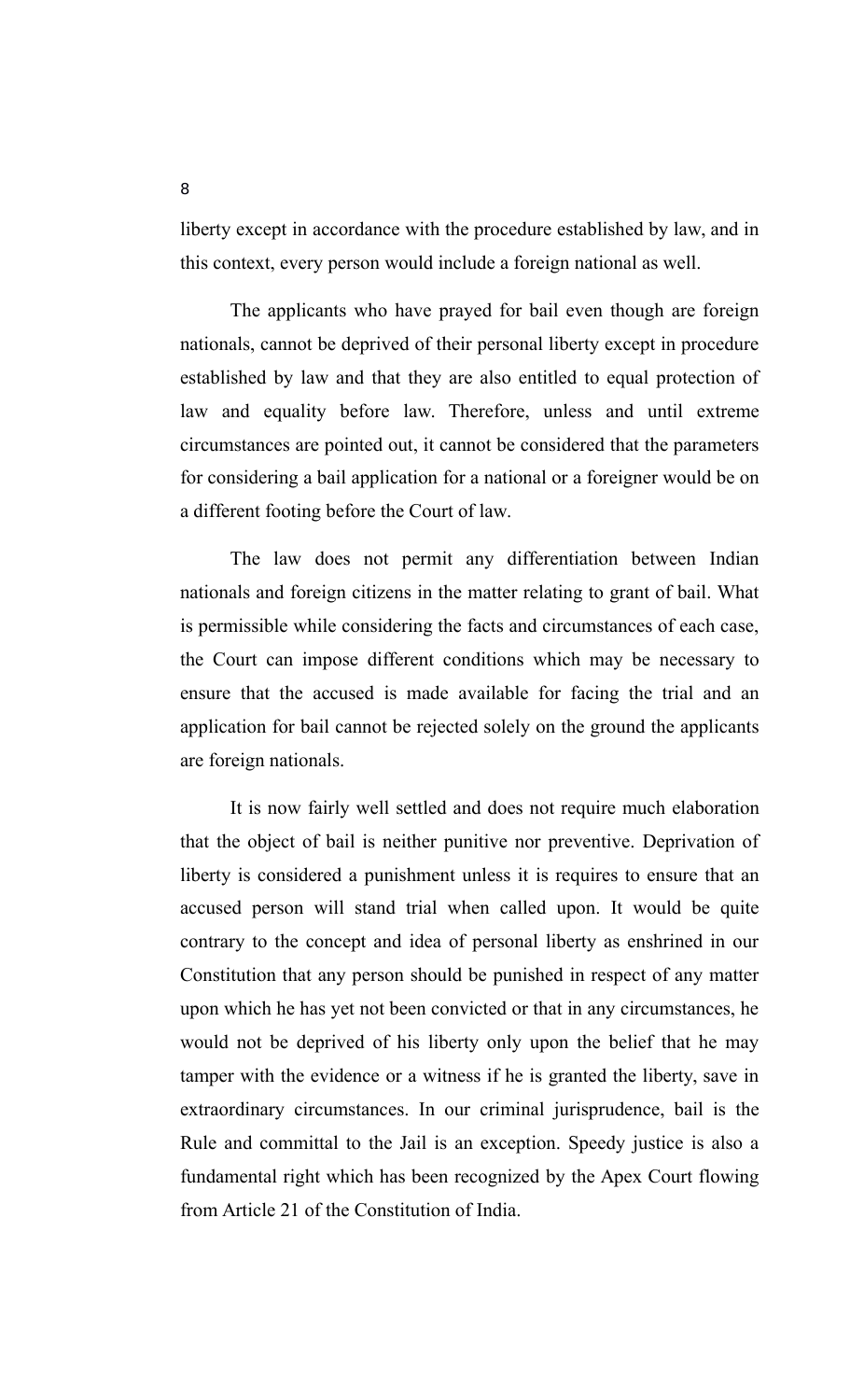Apparently, from the material available on record, the learned A.G.A. could not dispute that all the applicants entered the country with a valid passport and a valid Visa. The record indicates that the applicants arrived in India between the months of December, 2019 and March, 2020. All the applicants arrived in Lucknow on 13.03.2020 and all of them had given prior information regarding their programme of stay at Lucknow for a period of 22 days. The validity of Visa of the applicant no. 1 is till 24.06.2020, while the Visa of the applicant no. 2 was valid till 22.05.2020, the validity of Visa of the applicant no. 3 was till 02.06.2020, validity of the Visa of the applicant no. 4 was till 26.05.2020, the validity of the Visa of the applicant no. 5 is till 20.02.2021 and the Visa of the applicant no. 6 is also valid till 17.02.2021.

The record also indicates that the Form-C submitted by the applicants with the FRRO has indicated the address as Dr. B.N. Verma Road, Markaz Wali Maszid, Aminabad Road, Lucknow. In the aforesaid Form-C under the head of other details, it is clearly mentioned regarding their stay at Delhi in Nizamuddin. The learned A.G.A. could not dispute the aforesaid fact nor could give a reply to the clear averments made in the bail application that the aforesaid Form-C was duly submitted before the FRRO as well as sent on the whatsapp mobile of Intelligence Oficer Sri Tiwari, as specifically mentioned in paragraph 6 and 7 of the bail application.

It also could not be disputed by the learned A.G.A. that the stay of the applicants in the country was under a valid passport and Visa which is valid up to the months of May, 2020 and June, 2020 in respect of some of the applicants and even up to the year 2021 in case of two applicants but the fact remains that as per the declared itinery of the applicants they were to remain in Lucknow w.e.f. 13.03.2020 a period of 22 days, thus, in any case, their stay in the city of Lucknow was scheduled till 05.05.2020. The Visa of the applicant no. 1 is to expire on 24.06.2020 while that of applicant no. 2 on 22.06.2020, that of the applicant no. 3 on 22.06.2020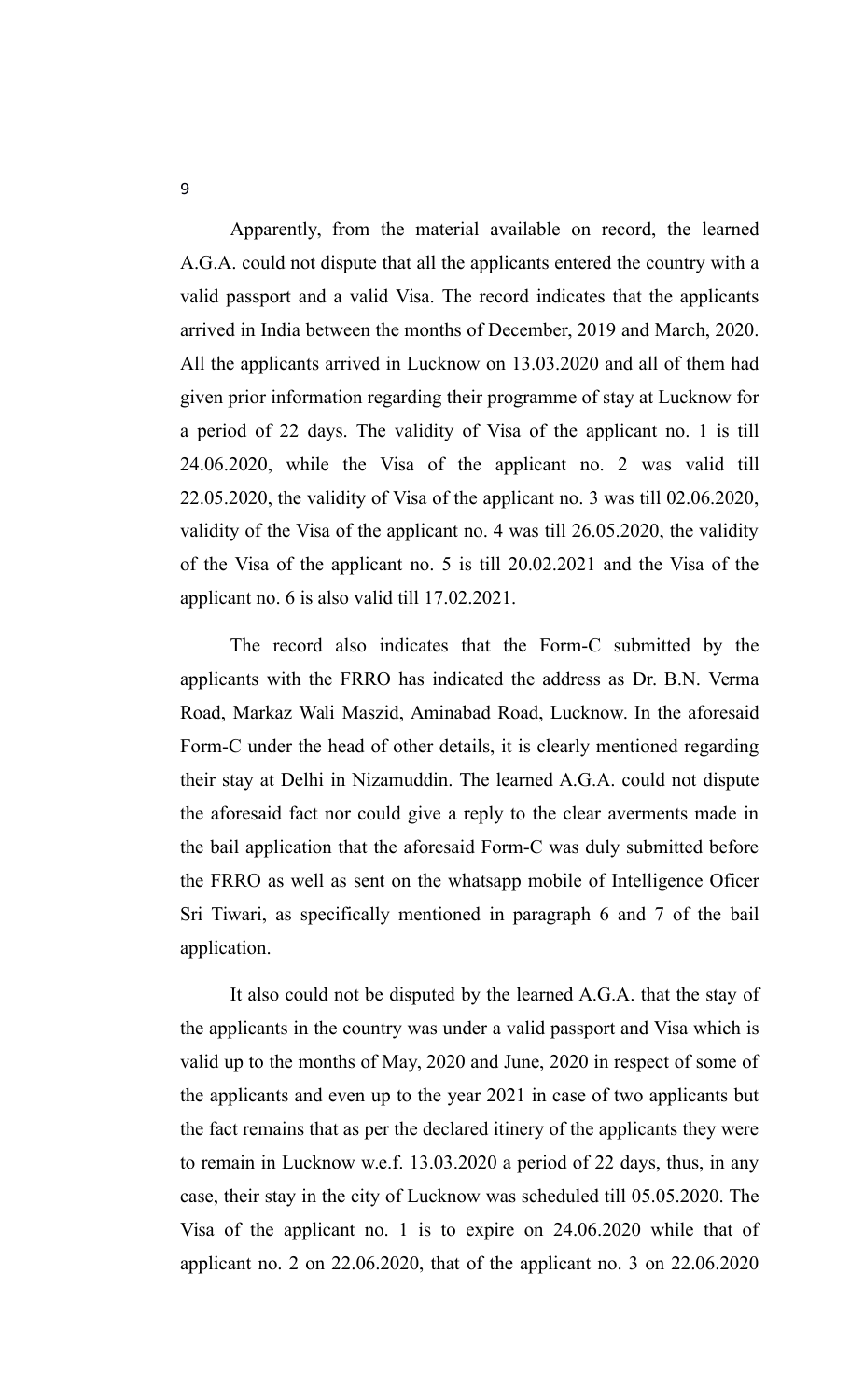that of the applicant no. 4 on 26.05.2020 and that of the applicant nos. 5 and 6 in the month of February, 2021. It is also not disputed that the national lockdown became effective from 25.03.2020 for 21 days till 14.04.2020 and then extended from time to time, in phases, till  $31<sup>st</sup>$  May, 2020 when lockdown 4.0 came to be an end. Neither any material could be pointed out at this stage by the learned A.G.A. to indicate that the applicants were engaged in activity regarding propogating or disseminating any religious discourse.

Also to be noted that the applicants were tested thrice and each time they all tested negative for COVID-19. The efforts of the administration and the police establishment while dealing with containment of COVID-19 pandemic and enforcement of law and order has been praiseworthy, however, that in itself does not give a blanket clearance to all their acts rather each case, as it comes before the Court, has to be seen and judged on its own peculiar facts and circumstances and the material placed before it.

In the aforesaid backdrop if the Sections with which the applicants are accused of are noticed, it would indicate that Section 188 I.P.C. entails a maximum sentence of 6 months or fine or both. Section 3 of the Epidemic Act is merely an enabling Section and the punishment is corelated to Section 188 I.P.C. Section under the Passport (Entry into India), 1920 entails a sentence for a term which may up to 5 years or penalty or with both. While the offence under Section 12 (3) of the Passport Act entails a sentence of 3 months or fine or both, while under Section 51 of the Disaster Management Act, 2005, the punishment as prescribed is upto 1 year or fine or both.

The parameters for grant of bail has been the subject matter of various decisions of the Apex Court and it is now fairly well settled that various factors which are kept in mind while considering the application for grant of bail includes the nature of seriousness of the offence, the stage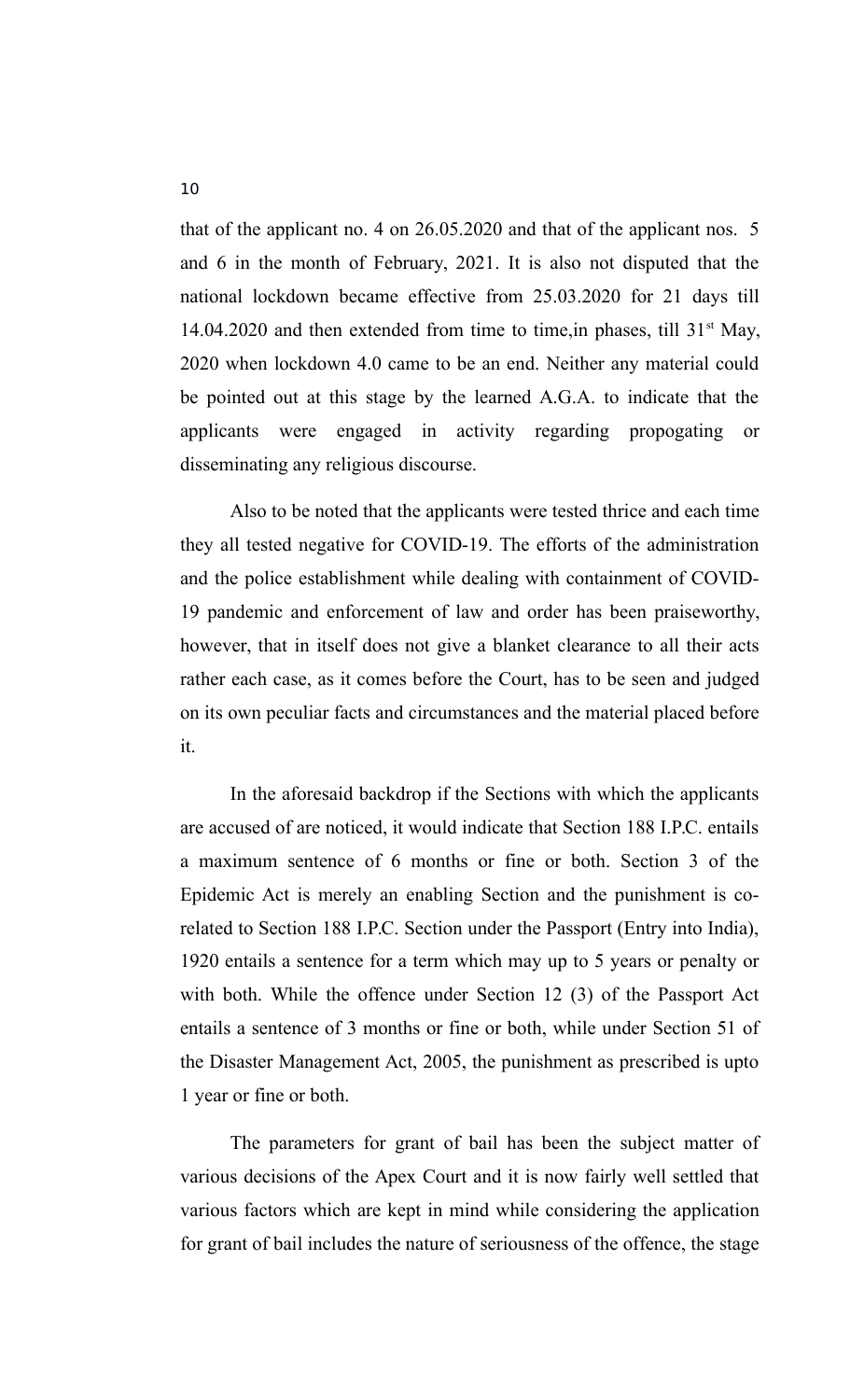of the investigation, severity of punishment, a reasonable possibility of the presence of the accused being secured at the trial, reasonable apprehension of the evidence being tampered or circumstances regarding chance of the witness being influenced.

The Court gainfully relies upon the decision of the Apex Court in the case of *Anil Kumar Yadav Vs. State (NCT of Delhi) and another reported in 2018 (12) SCC Pg. 129* wherein the Apex Court relying upon earlier decision has held as under :-

> 17. While granting bail, the relevant considerations are: (*i*) nature of seriousness of the offence; *(ii)* character of the evidence and circumstances which are peculiar to the accused; and *(iii)* likelihood of the accused fleeing from justice; *(iv)* the impact that his release may make on the prosecution witnesses, its impact on the society; and  $(v)$  likelihood of his tampering. No doubt, this list is not exhaustive. There are no hard-and-fast rules regarding grant or refusal of bail, each case has to be considered on its own merits. The matter always calls for judicious exercise of discretion by the Court.

> **18.** While considering the basic requirements for grant of bail, in *State of U.P.* v. *Amarmani Tripathi* [*State of U.P.* v. *Amarmani Tripathi*, (2005) 8 SCC 21 : 2005 SCC (Cri) 1960 (2)] , this Court has held as under: (SCC p. 31, para 18)

> "*18*. It is well settled that the matters to be considered in an application for bail are (*i*) whether there is any prima facie or reasonable ground to believe that the accused had committed the offence; (*ii*) nature and gravity of the charge; (*iii*) severity of the punishment in the event of conviction; (*iv*) danger of the accused absconding or fleeing, if released on bail; (*v*) *character, behaviour, means, position and standing of the accused*; (*vi*) likelihood of the offence being repeated; (*vii*) *reasonable apprehension of the witnesses being tampered with*; and (*viii*) *danger, of course, of justice being thwarted by grant of bail* [see *Prahlad Singh Bhati* v. *State (NCT of Delhi)* [*Prahlad Singh Bhati* v. *State (NCT of Delhi)*, (2001) 4 SCC 280 : 2001 SCC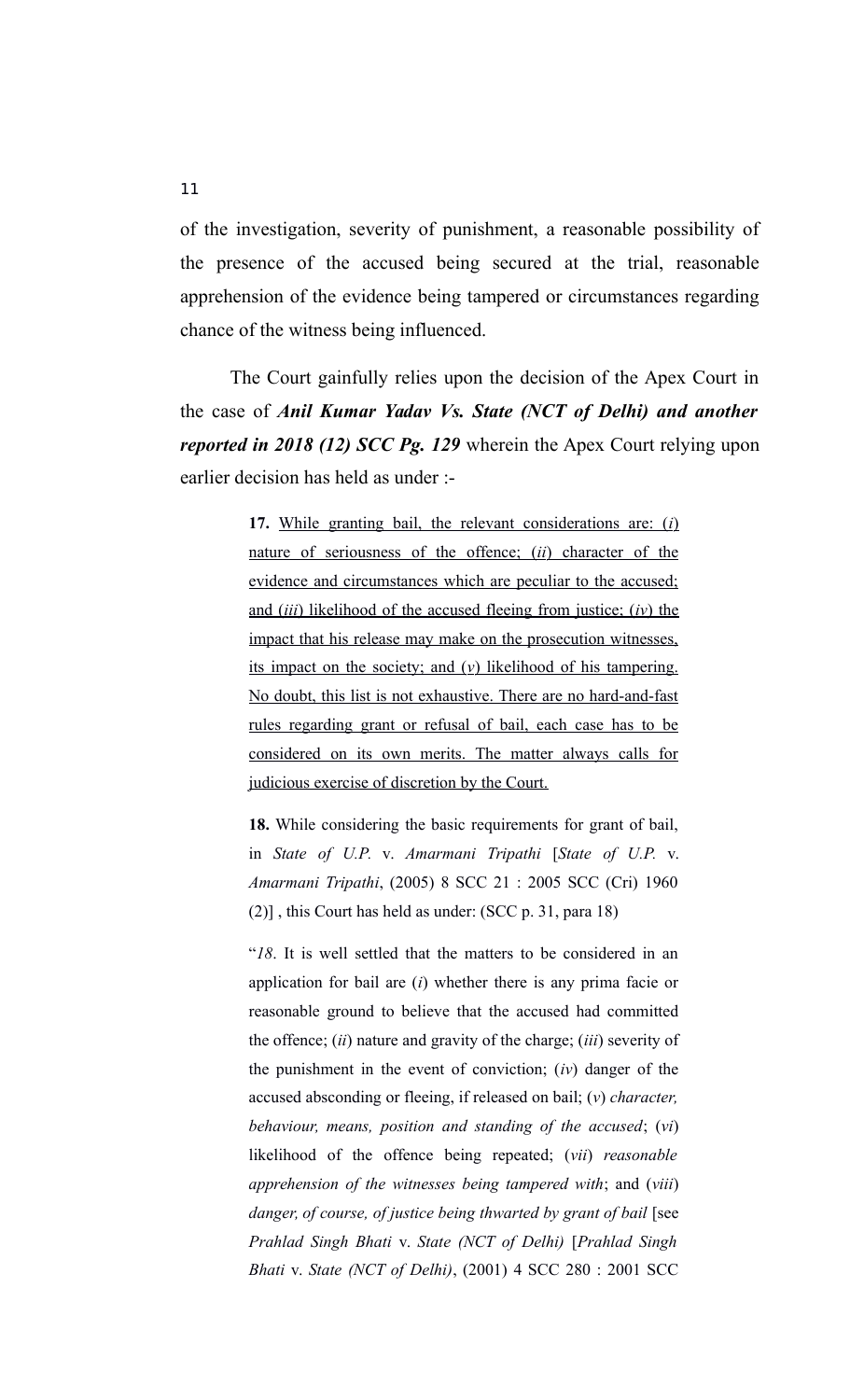(Cri) 674] and *Gurcharan Singh* v. *State (NCT of Delhi)* [*Gurcharan Singh* v. *State (NCT of Delhi)*, (1978) 1 SCC 118 : 1978 SCC (Cri) 41] ]. While a vague allegation that the accused may tamper with the evidence or witnesses may not be a ground to refuse bail, if the accused is of such character that his mere presence at large would intimidate the witnesses or if there is material to show that he will use his liberty to subvert justice or tamper with the evidence, then bail will be refused. We may also refer to the following principles relating to grant or refusal of bail stated in *Kalyan Chandra Sarkar* v. *Rajesh Ranjan* [*Kalyan Chandra Sarkar* v. *Rajesh Ranjan*, (2004) 7 SCC 528 : 2004 SCC (Cri) 1977] : (SCC pp. 535-36, para 11)

'*11*. The law in regard to grant or refusal of bail is very well settled. The court granting bail should exercise its discretion in a judicious manner and not as a matter of course. Though at the stage of granting bail a detailed examination of evidence and elaborate documentation of the merit of the case need not be undertaken, there is a need to indicate in such orders reasons for prima facie concluding why bail was being granted particularly where the accused is charged of having committed a serious offence. Any order devoid of such reasons would suffer from non-application of mind. It is also necessary for the court granting bail to consider among other circumstances, the following factors also before granting bail; they are:

(*a*) The nature of accusation and the severity of punishment in case of conviction and the nature of supporting evidence.

*(b*) Reasonable apprehension of tampering with the witness or apprehension of threat to the complainant.

(*c*) Prima facie satisfaction of the court in support of the charge. (See *Ram Govind Upadhyay* v. *Sudarshan Singh* [*Ram Govind Upadhyay* v. *Sudarshan Singh*, (2002) 3 SCC 598 : 2002 SCC (Cri) 688] and *Puran* v. *Rambilas* [*Puran* v. *Rambilas*, (2001) 6 SCC 338 : 2001 SCC (Cri) 1124] .)'"

(emphasis in original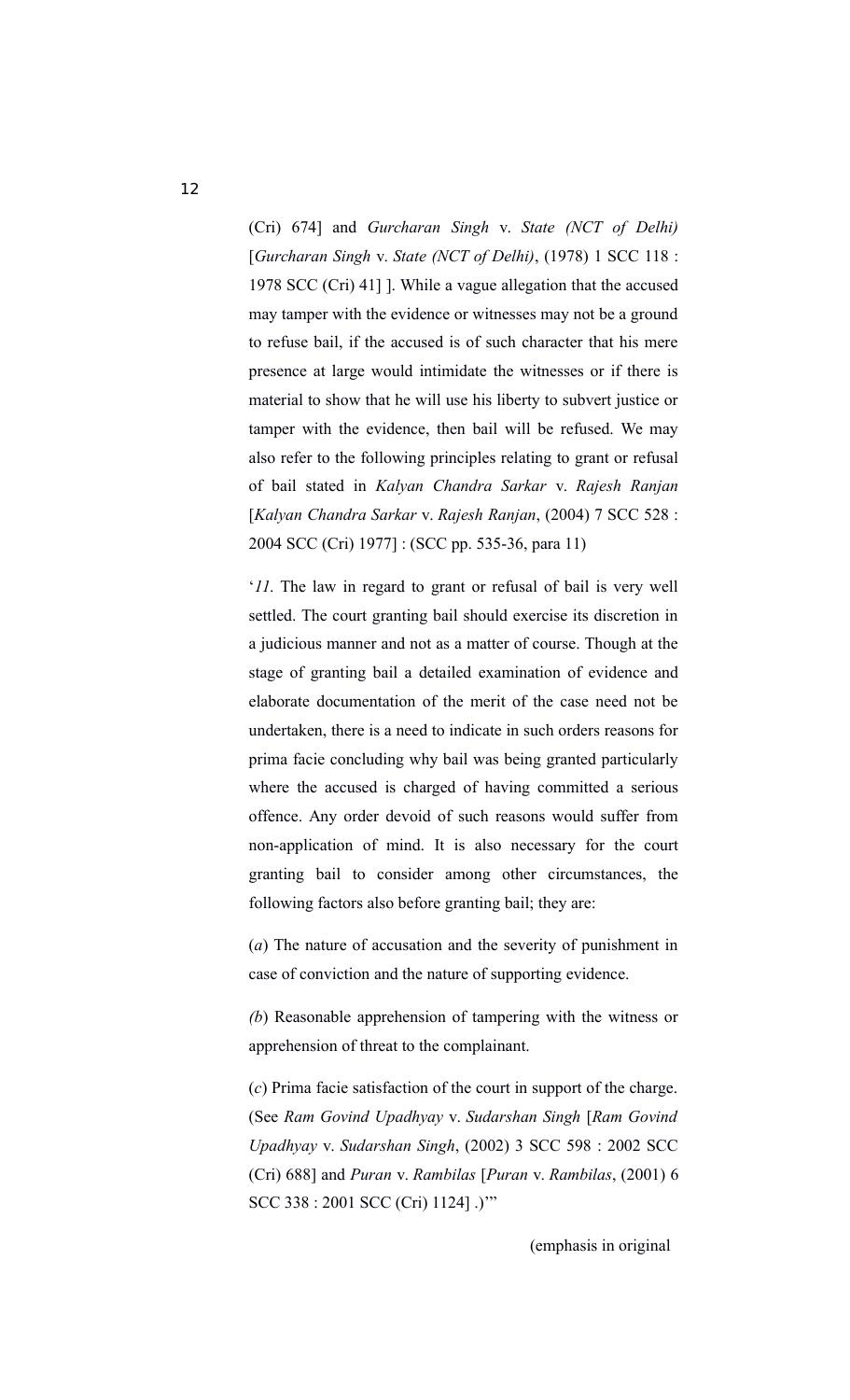**19.** The test to be applied for grant of bail was also considered in *Jayendra Saraswathi Swamigal* v. *State of T.N.* [*Jayendra Saraswathi Swamigal* v. *State of T.N.*, (2005) 2 SCC 13 : 2005 SCC (Cri) 481] , wherein it was held as under: (SCC pp. 21-22, para 16)

"*16*. … The considerations which normally weigh with the court in granting bail in non-bailable offences have been explained by this Court in *State* v. *Jagjit Singh* [*State* v. *Jagjit Singh*, (1962) 3 SCR 622 : AIR 1962 SC 253 : (1962) 1 Cri LJ 215] and *Gurcharan Singh* v. *State (NCT of Delhi)* [*Gurcharan Singh* v. *State (NCT of Delhi)*, (1978) 1 SCC 118 : 1978 SCC (Cri) 41] and basically they are — the nature and seriousness of the offence; the character of the evidence; circumstances which are peculiar to the accused; a reasonable possibility of the presence of the accused not being secured at the trial; reasonable apprehension of witnesses being tampered with; the larger interest of the public or the State and other similar factors which may be relevant in the facts and circumstances of the case."

Considering the rival submissions, material available on record as well as balancing the apprehensions of both sides, the nature of accusations against the applicants, severity of punishment if the applicants are convicted and also to ensure their presence at trial, hence, this Court at this stage, without expressing any opinion on merits, is of the considered view that the applicants are entitled to be enlarged on bail.

Any observations made by this Court in the order shall not be taken as an expression on the merits of the case and the material considered by this Court is only for the purposes of adjudication of the bail application and shall not affect the trial.

The registry of this Court has pointed out certain defects. Learned counsel for the applicants has given undertaking to cure the same soon after the COVID-19 lockdown ends. In this regard. the High Court has issued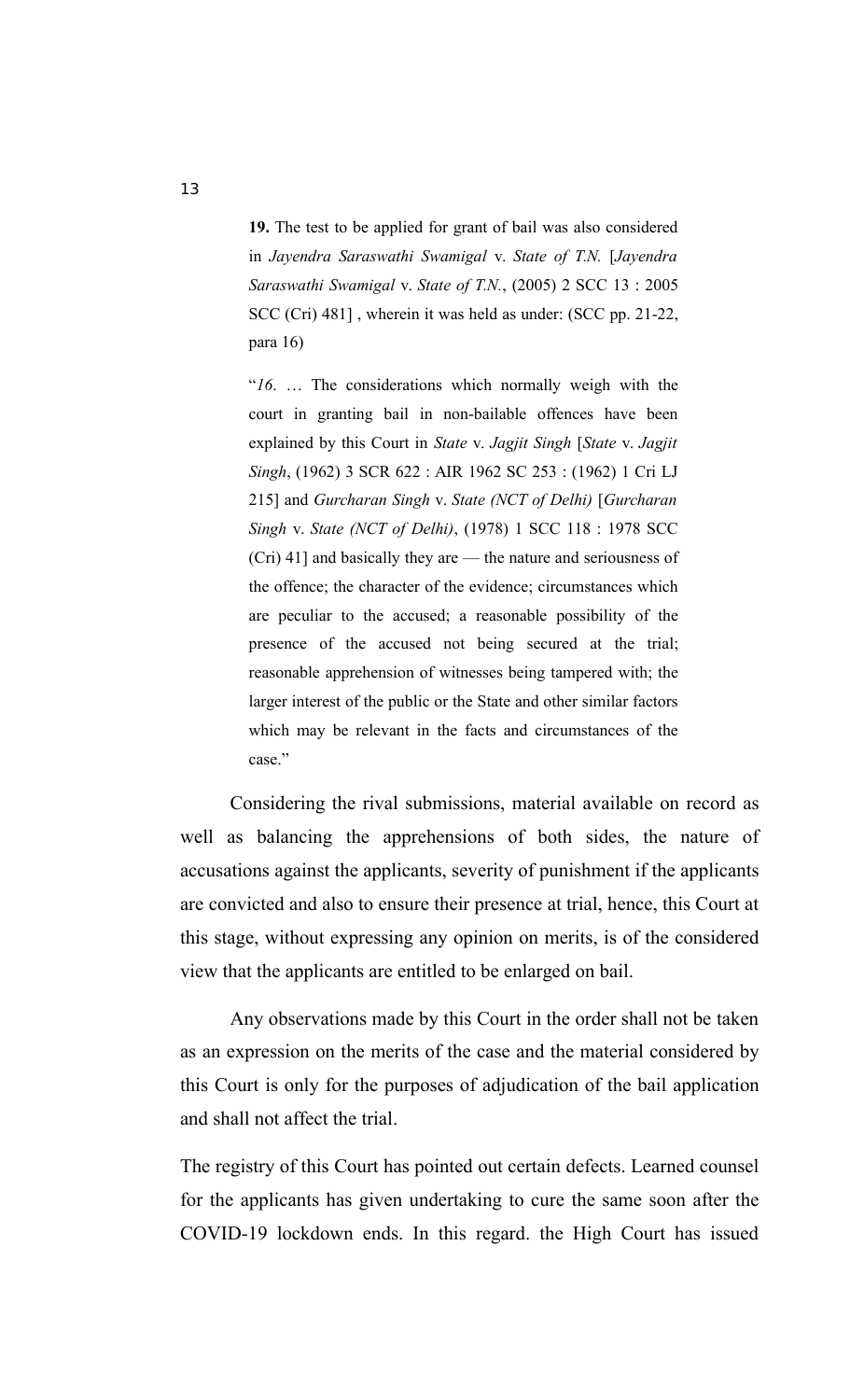certain guidelines in terms of Circular dated 14.04.2020. The relevant portion thereof reads as under:-

> *"2. However, during the lock down period, the requirement of an affidavit/e-affidavit/scanned Notary Affidavit shall not be mandatory in the case of BAIL APPLICATIONS and ANTICIPATORY BAIL APPLICATIONS. In lieu thereof, Counsel shall have to submit, in the e-filed petitions, the Adhar Card Number, full details of the card holder like name, parentage, age and address, as also the mobile number linked to the adhar card, of the person wanting to act as the deponent in the matter along with a declaration of that applicant/petitioner/pairokar affirming the correctness of the disclosures and averments made in the application/petition. In case of civil matters, a prayer for dispensing with the requirement of filing an affidavit may be made along with the urgency application which shall also be considered simultaneous with the issue of urgency.*

> *3. This waiver or relaxation is subject to a proper affidavit being filed, in hard copy, within a period of 15 days from the date the lock down is lifted. No further time shall be granted for the purpose. In case a proper affidavit is not filed as specified above, the said case shall stand dismissed automatically and any order passed therein, shall stand recalled, without any reference to the Court. A communication, in this regard shall be sent by the Registry to the Court(s) below/authorities concerned, forthwith for consequential action."*

> *The aforesaid order passed by this Court shall be subject to compliance of the aforesaid guidelines of the aforesaid Circular dated 14.04.2020.*

Hence, this order shall be subject to the adherence of the said circular dated 14.04.2020.

Let the applicants *Sagynbek Toktobolotov, Sultanbek Tursunbaiuulu, Ruslan Toksobave, Zamirbek Maraliev, Aidyn Taldu*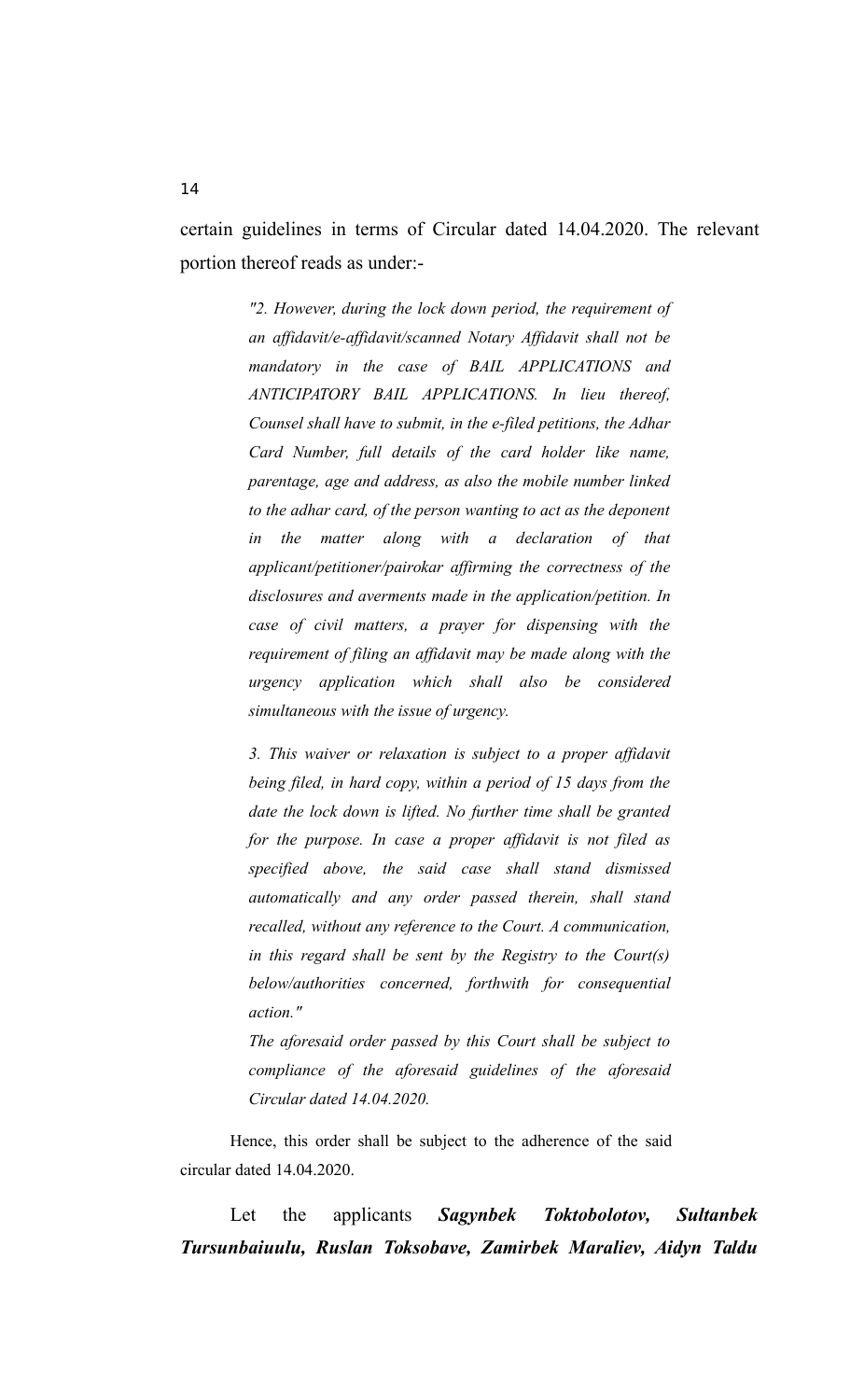*Kurgan @ Aidyn Kairbex & Dauren Taldu Kuragn @ Dauren Zhe Xenbekov* involved in Case Crime No., 81 of 2020 under Sections 188 I.P.C., Section 3 of Epidemic Disease Act, 1897, Section 12 (3) of the Passport Act, 1967 and Sections 3 (2) and Section 3(3) of Passports (Entry into India) Act, 1920 and Section 14/14-C of the Foreigners Act, 1946 and Section 51 of the Disaster Management Act, 2005, Police Station-Kaiserbagh. District Lucknow be released on bail on their furnishing a personal bond of Rs. 50,000/- each and one reliable solvent surety to the satisfaction of the Court concerned and the following conditions are being imposed in the interest of justice.

- (i) The applicants will not leave the country without prior written permission of the Court and shall furnish an undertaking to the said effect.
- (ii) Each applicant will also deposit a sum of Rs. for deposit of Rs. 11,000/- in the C.M. Covid-19 Relief Fund and shall submit a receipt in this regard before the Court concerned.
- (iii) Each applicant shall file an undertaking to the effect that he shall not seek any adjournment on the dates fixed for evidence when the witnesses are present in court. In case of default of this condition, it shall be open for the trial court to treat it as abuse of liberty of bail and pass orders in accordance with law.
- (iv) Each applicant shall remain present before the trial court on each date fixed, either personally or through their counsel. In case of his absence, without sufficient cause, the trial court may proceed against them under Section 229-A of the Indian Penal Code.
- (v) In case, the applicants misuse the liberty of bail during trial and in order to secure their presence a proclamation or a look out notice be issued and the applicants fail to appear before the court on the date fixed in such proclamation, then, the trial court shall initiate proceedings against them, in accordance with law.

#### 15